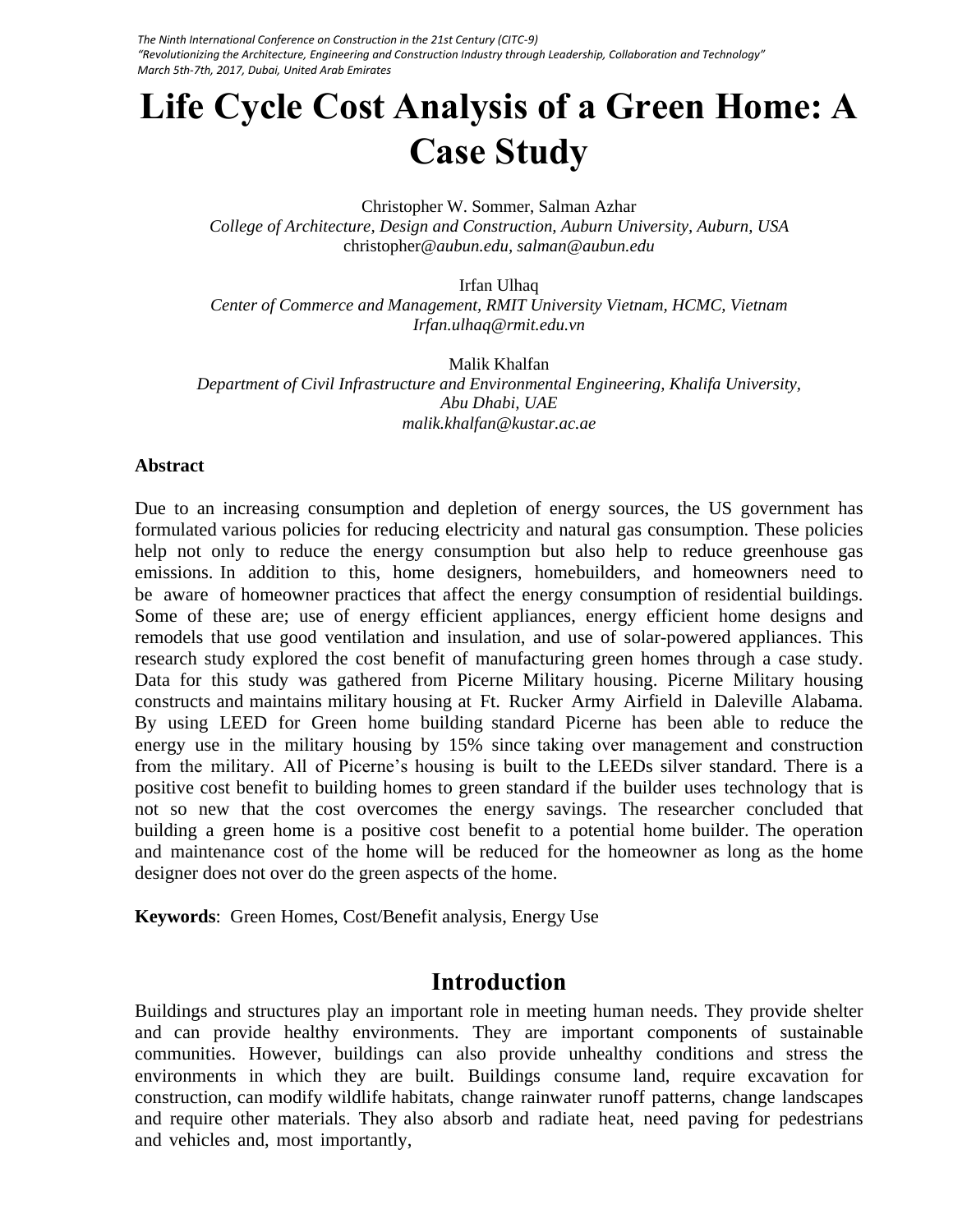consume resource including energy. Energy consumption varies with the building size, design and climate conditions (Capehart, Turner, & Kennedy, 2008).

In the U.S. buildings represent 39% of primary energy use, 70% of electrical consumption, 12% of potable water use, and 136 million tons of construction waste annually. If there were a way to reduce electrical demand by only 10%, most of the new electrical generating facilities scheduled for construction in the U.S. over the next 10 years would not be required. The carbon associated with the energy use in U.S. buildings constitutes 8% of the current global emissions, equal to the total emissions of Japan and the United Kingdom combined (Capehart, Turner, & Kennedy, 2008).

## **Research Methodology**

Building a green home should have a positive cost benefit to the home builder or at the very least be cost neutral over the life of the home. In building a green home the builder should not spend more over the life of home for the operation and maintenance of the systems that are part of the home. The main research approach was to conduct data analysis on Green home systems and to interview home builders for military housing.

## **Using Data from Military Housing**

Fort Rucker is a U.S. Army post located in Dale County, Alabama. The post is the primary flight training base for Army Aviation and is the home of the United States Army Aviation Center of Excellence. As of the 2000 census, there were 6,053 people, 1,399 households, and 1,347 families residing on the base. In April 2006 Fort Rucker signed a contract with Picerne Military Housing. Picerne has similar contracts at Aberdeen Proving Ground, Fort Bragg, Fort Meade, Fort Polk, Fort Riley, Fort Sill, and Randolph Pointe. Picerne manages approximately 1,500 homes located on Fort Rucker. Since the contracts start in 2006 Picerne has built over 725 new homes on Fort Rucker. Picerne also manages approximately 750 existing homes located on Ft. Rucker. Picerne makes sustainability a priority. Picerne Military Housing is a member of the United States Green Building Council. They also employ staff with LEED credentials.

Before privatization, Military Housing did not meter utility services. This led to over use by military families who had no incentive to reduce utility use. Since privatization has occurred the Army and its privatization partners have worked to reduce the amount of utilities used on installations. LiveArmyGreen is the United States and its privatized partner's communication program for Soldiers and their Families to gain a better understanding of the Office of the Secretary of Defense and the Department of the Army's utility policy through education about utility consumption at Army installations as well as conservation education in the form of energy savings tips, programs, and events. The LiveArmyGreen program develops a Basic Allowance for Housing. The Program sets a baseline utility usage level for utilities in Military Housing. The baseline is developed from the historical data base on the type, size and location of the house. If a resident uses more than the allowable utility usage they pay for the additional usage. If the resident uses less than the allowable usage the received rebate rewards for their conservation.

Since Picerne has 750 homes that existed previously and 750 homes built with Green standards an analysis of the utility usage in the existing homes and the new homes can be compared to this research. The cost of the Green standards should easily be tracked. The authors interviewed the staff at Picerne and detail all the Green standards used in their new military housing, and compare that data to the characteristics and energy use of the existing military housing homes not built to those same green standards.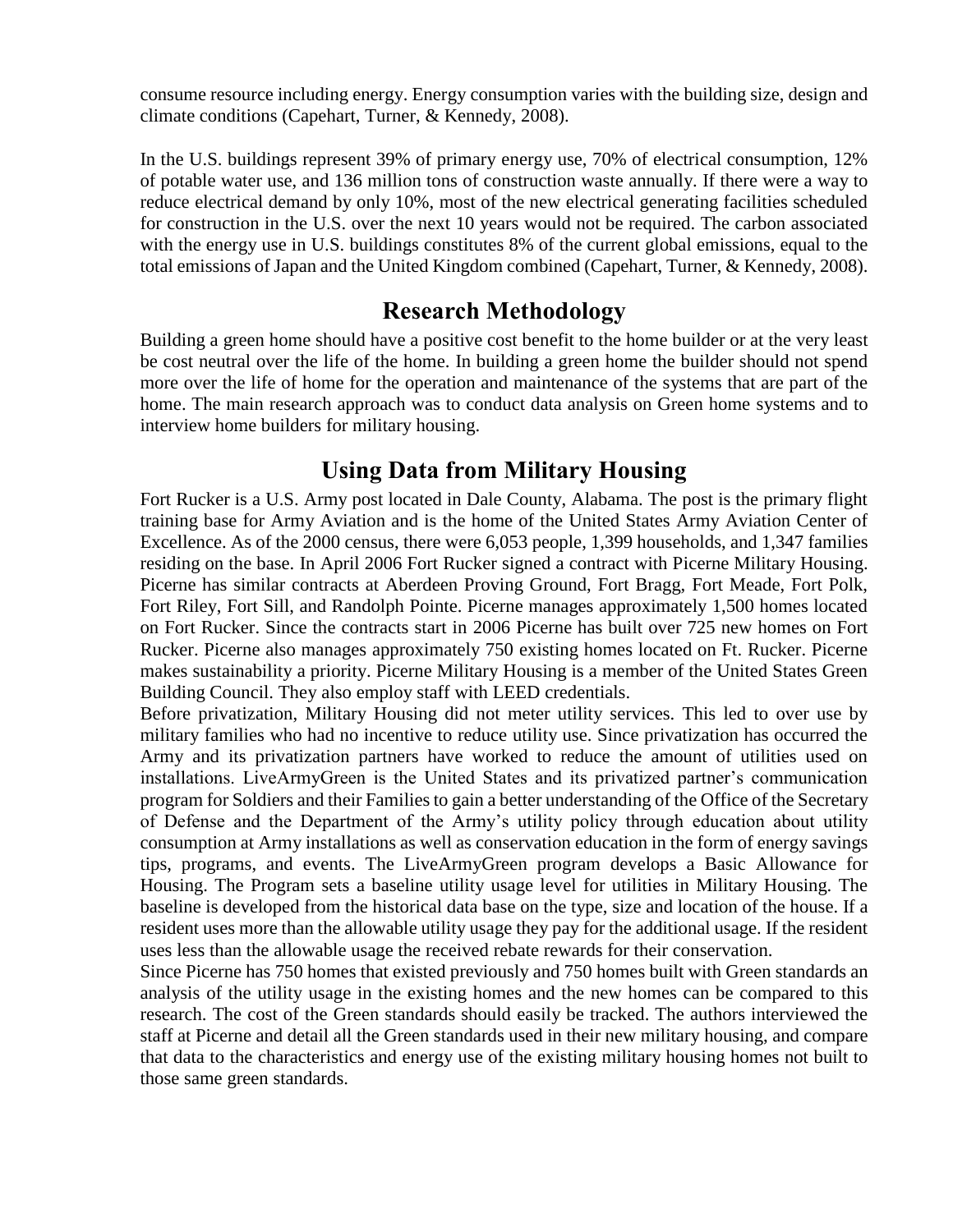#### Cost Analysis of Green Homes

Additional research was conducted to develop a spreadsheet that compares the cost associated with building an ordinary home versus a Green home using LEED for homes rating criteria. The spreadsheet computed the initial cost, the operating cost for zero through thirty years, and calculate the total cost for an ordinary home and a green home.

This study focused on the following specific list of features; Design and Planning, Site Management, Insulation, HVAC Design and Installation, Water Usage Efficiency, Efficient Hot Water Distribution, Pipe Insulation, Advanced Lighting Packages, Environmentally Preferable Materials, Air Filtering, Landscaping, Surface Water Management, Windows, and Appliances. Maintenance and operating cost for green homes systems were analyzed by deriving the cost of purchase and the operation and replacement for major systems a home over a 30 year life.

## **Data Analysis and Results**

For this research project, the primary data collection was through interviews with personnel employed at Picerne Military Housing. A cost benefit analysis of energy star rated appliances over a 30 year life of a house was performed to determine energy use and replacement of appliances versus non energy star rated appliances. Additional research was also done to investigate the cost and payoff per SEER rating on heat pump units.

*What are the reasons to build a home to the LEED standards (USGBC, 2007)?* The following were some of the reasons:

- 1. Lower utility bills
- 2. Government tax incentives and rebates for energy and water savings
- 3. A healthier, more comfortable environment for occupants
- 4. Reductions in landfill waste
- 5. Increased building durability for lower maintenance costs
- 6. Decreased carbon footprint, which means a better green image
- 7. Increased property and resale value

*What exactly does a LEED home certification entail?* There are 136 possible LEED home points. There are 18 prerequisites, 8 credit categories and 5 project phases. The LEED for homes certification levels are as follows (USGBC, 2007).

- 1. LEED Certified 45-59 points
- 2. LEED Silver 60-74 points
- 3. LEED Gold 75-89 points
- 4. LEED Platinum 90-136 points

The (USGBC) United States Green Building Council has established a list of five steps to participate in the LEED for Homes program (USGBC, 2007).

- 1. Contact a LEED for Homes Provider and join the program
- 2. Identify a project team and set the plan
- 3. Build the home to the stated goals
- 4. Certify the project as a LEED home
- 5. Market and sell the LEED home

During the interview with Picerne, the following highlighted areas are the green building standards that Picerne incorporates in their design process (J. Scott, personal communication, February 15, 2013). There are 18 prerequisites that a LEED home project must meet, to begin with (USGBC, 2007).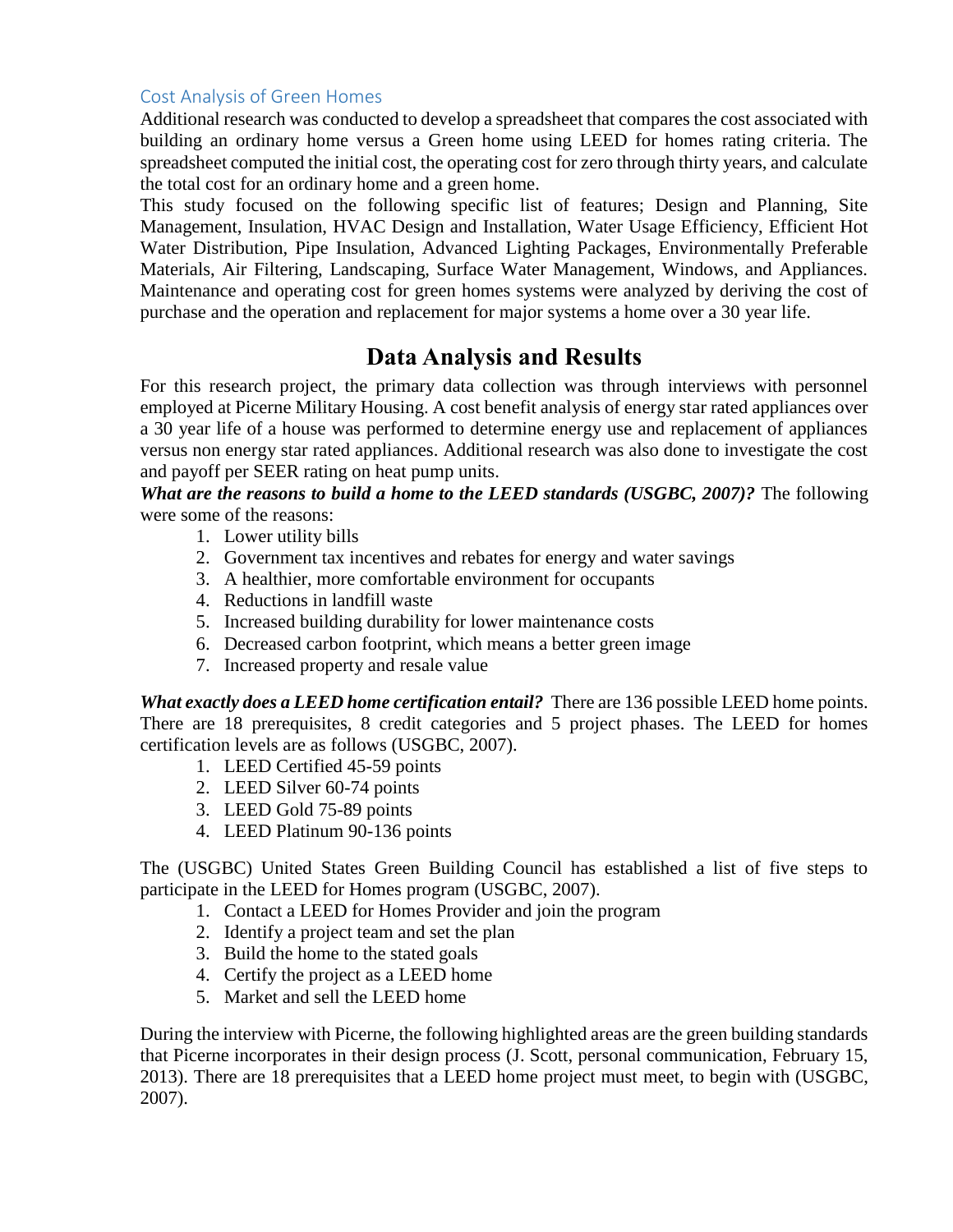Picerne states that they improved the efficiency of homes by a15 percent reduction in energy usage (J. Scott, personal communication, February 15, 2013). Prior to Picerne taking over the Ft. Rucker Military Housing all of the houses were not on individual metering devices. All metering was done on a neighborhood by neighborhood basis with monitoring taking place on master meters. Currently, all houses in the Military housing have meters and each neighborhood has a master meter. Consumption for every neighborhood is down 15 percent since Picerne took ownership of military housing (J. Scott, personal communication, February 28, 2013). Part of the savings can be attributed to the use of the LEEDS silver designs. However, part of the savings can be attributed to energy management programs that have since come into effect on the post.

Prior to Picerne taking over military housing; individual houses were not metered. So there was no way to tell which house was using what amount of electricity. Now Houses are grouped into houses with similar sizes and locations. If Picerne has houses on streets A, B, and C it groups all of the three bedroom houses on each street together, and the same for streets B and C. It groups all the 4 bedrooms the same way, as well as the five bedroom houses. It takes all the like houses and records their energy use. Picerne discards the maximum and minimum energy usages in all groups. Then average the remaining energy usage rates. That becomes the energy usage baseline for that month. Residents who use more than the baseline are asked to pay an overage rate and residents who come in under the baseline share in the savings (J. Scott, personal communication, February 28, 2013).

#### Energy Star Homes and Appliances

One of the largest prerequisites to building a LEED home is the Energy Star prerequisite. Energy Star homes is a program that was introduced by the EPA so it's owners can save money on utility bills, provide better indoor air quality, and protect the environment. Features typical in Energy Star homes are Efficient Walls and Windows, Efficient Air Ducts, Efficient Equipment, and Efficient Lighting and Appliances. Energy use cost grows over the life of the appliances at .026% increase per year which is the average calculated for electricity between 1980 and 2006. Gas price is calculated to rise to .038% per year. The replacement rate for appliances is at 10 or 12 years for water heaters, 15 years for refrigerators, 15 years for dish washers, and 10 years for clothes washers. As chart 4 shows there is a benefit to buying energy star appliances over the lifetime of a home's operation.

Data for the Table 1 was obtained by pricing the equipment at Lowes.com. The energy usage over the life of the appliances was obtained from the manufacturer energy usage sheet for each appliance. Installation cost where obtained from Means.

| тны ду эни арриансы                 |                        |                               |                      |          |          |          |  |
|-------------------------------------|------------------------|-------------------------------|----------------------|----------|----------|----------|--|
|                                     | <b>Initial</b><br>Cost | <b>Install</b><br><b>Cost</b> | year1<br><b>OPER</b> | 10yr O&M | 15yr O&M | 30yr O&M |  |
| Appliances                          |                        |                               |                      |          |          |          |  |
| water heaters                       |                        |                               |                      |          |          |          |  |
| electric $(80 \text{ gal})$<br>12yr | \$760                  | \$415                         | \$508                | \$6,899  | \$11,543 | \$26,278 |  |
| Nat gas (50<br>gal) $12yr*$         | \$700                  | \$345                         | \$272                | \$4,292  | \$7,486  | \$18,078 |  |
| hp elect $(80)$<br>gal) $10yr^*$    | \$2,000                | \$415                         | \$201                | \$7,095  | \$8,467  | \$18,663 |  |
| Refrigerators                       |                        |                               |                      |          |          |          |  |
| 15.6 cft top                        | \$404.10               | \$55                          | \$48                 | \$1,000  | \$1,787  | \$3,527  |  |

#### **Table 1: Initial cost, maintenance cost, and operation cost for standard appliances versus Energy Star appliances**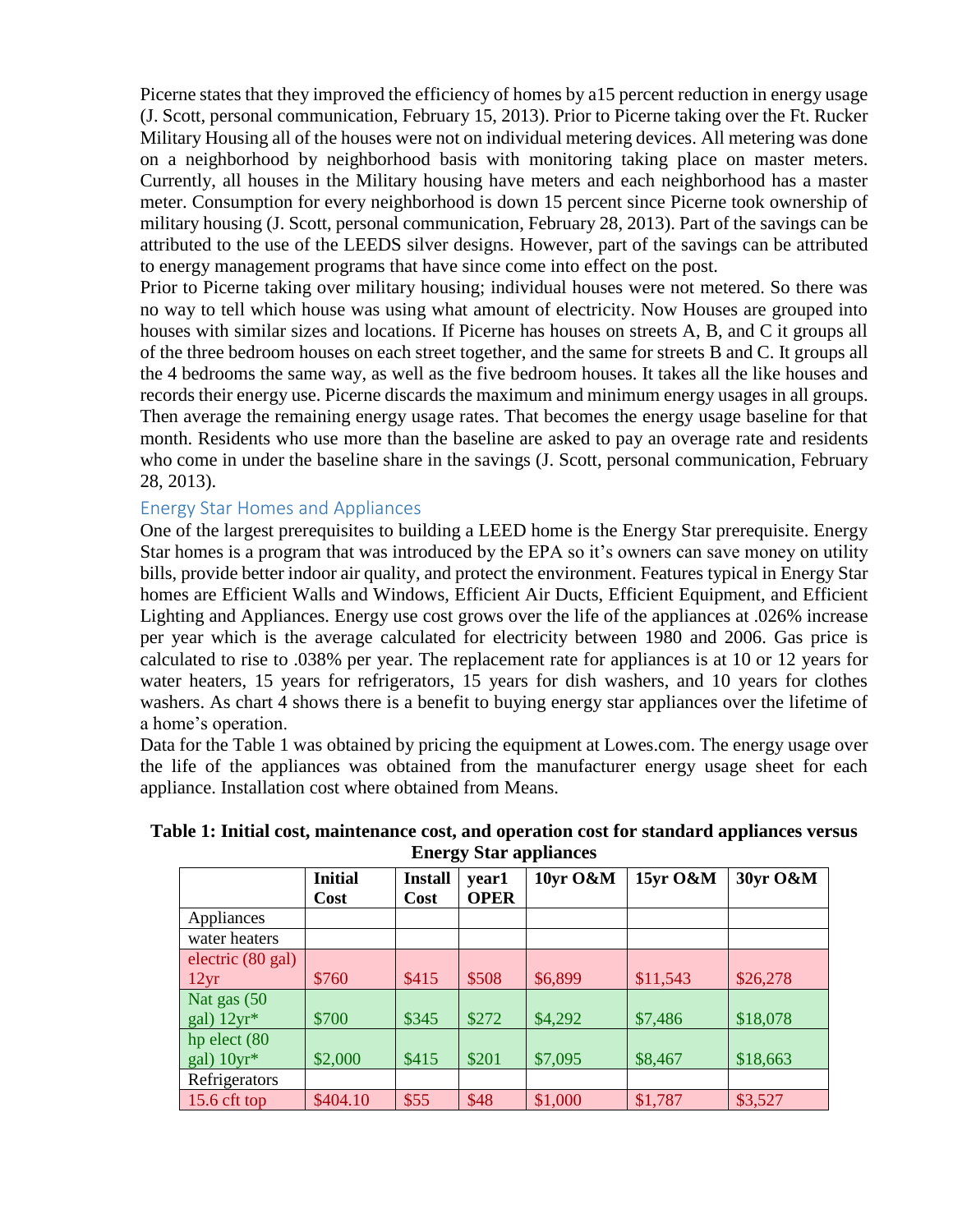| freeze           |       |       |      |         |         |         |
|------------------|-------|-------|------|---------|---------|---------|
| $15.6$ cft top   |       |       |      |         |         |         |
| freeze*          | \$549 | \$55  | \$39 | \$1,043 | \$1,914 | \$3,559 |
| Dishwashers      |       |       |      |         |         |         |
| 24" built in     | \$450 | \$208 | \$50 | \$1,221 | \$2,221 | \$4,213 |
| 24" built in*    | \$469 | \$208 | \$30 | \$1,015 | \$1,897 | \$3,375 |
| clothes          |       |       |      |         |         |         |
| washers          |       |       |      |         |         |         |
| 3.4 cft top load | \$499 | \$143 | \$50 | \$1,847 | \$2,189 | \$4,807 |
| 3.4 cft top      |       |       |      |         |         |         |
| $load*$          | \$544 | \$143 | \$15 | \$1,543 | \$1,645 | \$3,420 |

#### *SEER ratings for HVAC*

SEER is the Seasonal Energy Efficiency Ratio used to classify HVAC equipment. The higher number, the more efficient the system is at converting electricity into cooling power. SEER 10 was the standard, however, 13 is the most common available now. Pricing data was obtained for residential sizes that are common and their SEER rating. Using a 20 year life for the cost savings calculated for an increase in SEER value shown in Table 2. The table illustrates the utility cost savings to upgrade SEER value and the money that can be saved by upgrading along with the cost of the unit. For example, an upgrade for upgrading a 2 ton 10 SEER unit to a 2 ton 13 SEER unit saves someone \$4,820 over a 20 year life on utility cost. The 20 year life was chosen because 18 years is the average life of a heat pump unit.

Data for each of the HVAC system where obtained at HVACexpress.com which is a good tool to evaluate quick price differentials on HVAC equipment. The numbers it gives will be the just rough order of magnitude. The installation cost where done using Means. The yearly operational cost came from HVACOPOST.com which has energy usage calculator for the zone of the country, equipment size, electric rate, SEER rating, a square foot of house, and cooling hours.

| <b>Hp ton/SEER</b> | Equip cost | o<br>install cost | yearly op cost | Delta over 20 years<br><b>SEER to SEER</b> |
|--------------------|------------|-------------------|----------------|--------------------------------------------|
| 1.5 ton 10 SEER    |            |                   | \$632          |                                            |
| 1.5 ton 13 SEER    | \$2,147    | \$435             | \$451          | \$3620                                     |
| 1.5 ton 14 SEER    | \$2,320    | \$435             | \$421          | \$600                                      |
| 1.5 ton 15 SEER    | \$2,771    | \$435             | \$395          | \$520                                      |
| 2 ton 10 SEER      |            |                   | \$843          |                                            |
| 2 ton 13 SEER      | \$2,232    | \$460             | \$602          | \$4820                                     |
| 2 ton 14 SEER      | \$2,391    | \$460             | \$562          | \$800                                      |
| 2 ton 15 SEER      | \$3,076    | \$460             | \$527          | \$700                                      |
| 2 ton 16 SEER      | \$3,668    | \$460             | \$496          | \$620                                      |
| 2.5 ton 10 SEER    |            |                   | \$1,053        |                                            |
| 2.5 ton 13 SEER    | \$2,457    | \$485             | \$752          | \$6,020                                    |
| 2.5 ton 14 SEER    | \$2,562    | \$485             | \$702          | \$1,000                                    |
| 2.5 ton 15 SEER    | \$3,306    | \$485             | \$658          | \$880                                      |
| 3 ton 10 SEER      |            |                   | \$1,264        |                                            |
| 3 ton 13 SEER      | \$2,531    | \$555             | \$903          | \$7220                                     |

**Table 2 : 20 year life for the cost savings calculated for an increase in SEER**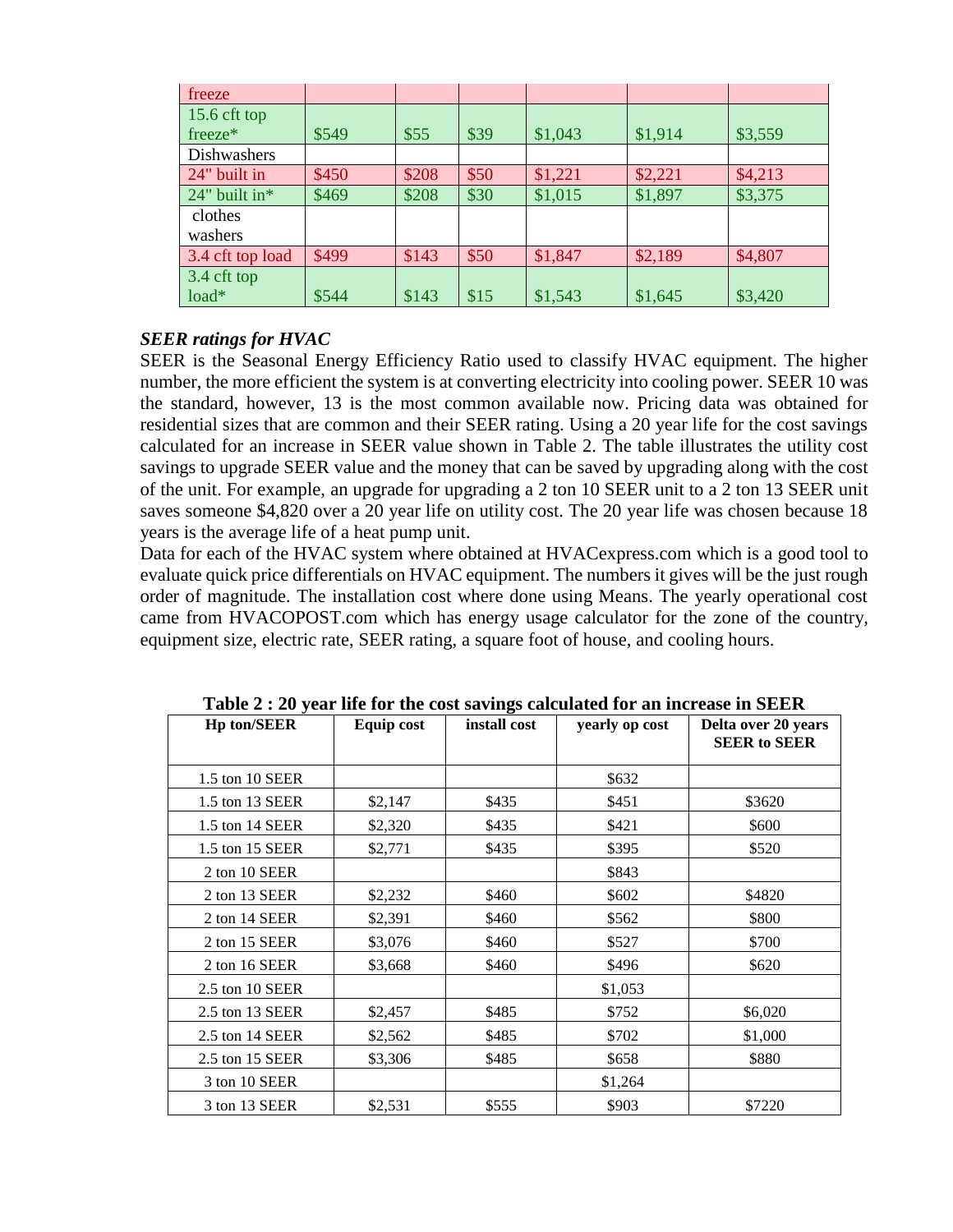| 3 ton 14 SEER | \$2.694 | \$555 | \$843 | \$1200 |
|---------------|---------|-------|-------|--------|
| 3 ton 15 SEER | \$3.585 | \$555 | \$790 | \$1060 |
| 3 ton 16 SEER | \$4,180 | \$555 | \$743 | \$940  |

## **Conclusions and Recommendations**

The researcher concluded that building a green home is a positive cost benefit to a potential home builder. The operation and maintenance cost of the home will be reduced for the homeowner as long as the home designer does not over do the green aspects of the home. The main findings of this study are as follows:

The initial cost for building a home to a green standard is higher than building a traditional nongreen home. Many green home options are cost neutral. Additional higher efficiency systems will cost the builder more upfront cost. Some green systems can cost as much as 2.5 times the cost of non-green systems. The worst case scenario the researcher found was to compare an Energy Star heat pump water heater where the initial purchase price is \$2000 compared to the regular water heater's cost of \$760.

The life cycle cost of building a green home will be much less than building a standard home. Still referring to the water heaters selected the life cycle cost of the water heater for the green appliance is \$18,663 while the life cycle cost of the standard water heater is \$26,278. The maintenance cost for the system will be slightly more for the green appliance due to it having a higher frequency of replacement.

On the same water heater, it can be determined that even though the initial cost is 2.5% more than the standard water heater. The energy savings over the 30 year life of the home would be \$7,615 just for the water heater. Also from interviews with Picerne military housing, they showed a 15% energy savings by building homes to the LEEDs silver standard.

The most important part of building a Green home is the design and planning phase. If care is taken during the design and planning phase there are no additional cost to building a green home compared to building any other home. Simple design planning for the site stewardship, landscaping, surface water management, site selection, and site orientation can all be done in the early stages of the build and have no effect on the initial coat of the home. These attributes while costing little could save the home owner much in the way of energy savings over the life of the home. Insulating to green standards will be a little more upfront cost to the home owner. But these cost over the life of the home will pay for themselves.

HVAC design is one of the key aspects of designing a green home. In order for the Airconditioning equipment to operate at its optimum rate, it must be sized correctly. SEER is the Seasonal Energy Efficiency Ratio used to classify HVAC equipment. The higher number, the more efficient the system is at converting electricity into cooling power. The SEER ratings are the way designers and HVAC specialist present to the homeowners how efficient the HVAC unit will be. But at this time the higher the SEER rating the more the unit will cost at initial purchase. As shown in Table 2 if a homeowner were to purchase a 2 ton SEER 14 over a 2 ton 13 SEER; the homeowner would spend \$159.00 dollars up front, but the energy savings over the life of the unit would be \$800.00. If the homeowner were to install a 2 ton SEER 15 over the 2 ton SEER 14 the homeowner